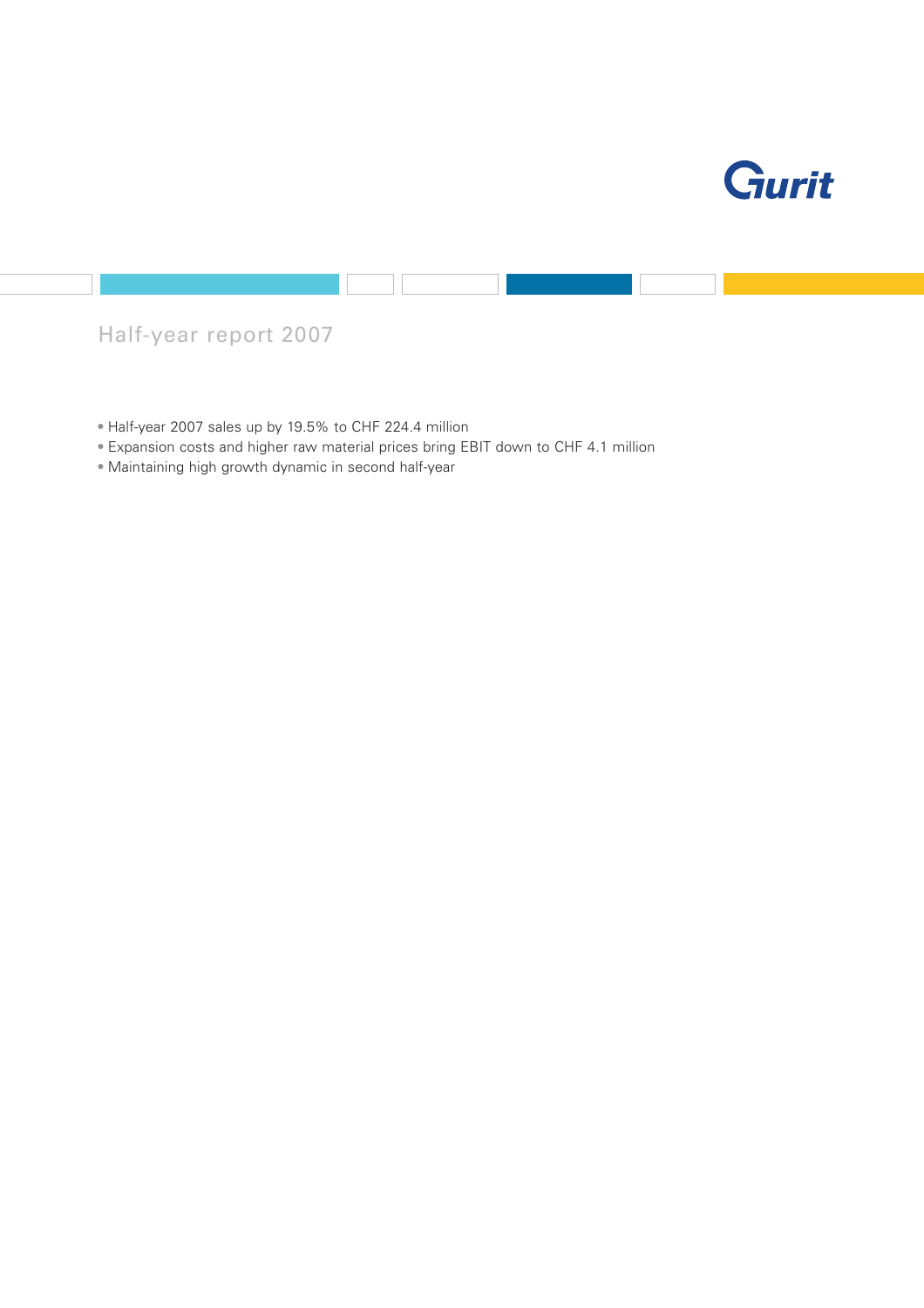### Sales continue to grow strongly

Gurit reports a 19.5% sales increase to CHF 224.4 million for the first half of 2007. Material and technology deliveries for Wind Energy applications accounted for 55% of Group sales. While the underlying market grew at some 27%, Gurit increased its Wind Energy operations by 39%. Expanding its global reach and extending its customer base, Gurit is clearly gaining market share in this dynamic market. The new plant in China, officially inaugurated as planned on August 22, is an important step in Gurit's growth strategy.

The higher than expected cumulated effects of the late production start for prepregs in Canada, the expansion costs and raw material price increases which have not yet been passed on to customers, resulted in a low EBIT of CHF 4.1 million.

The second half of the year will be stronger. For the full year 2007, Gurit expects an EBIT margin below last year's figure, before the EBIT margin returns to a more attractive target range in 2008.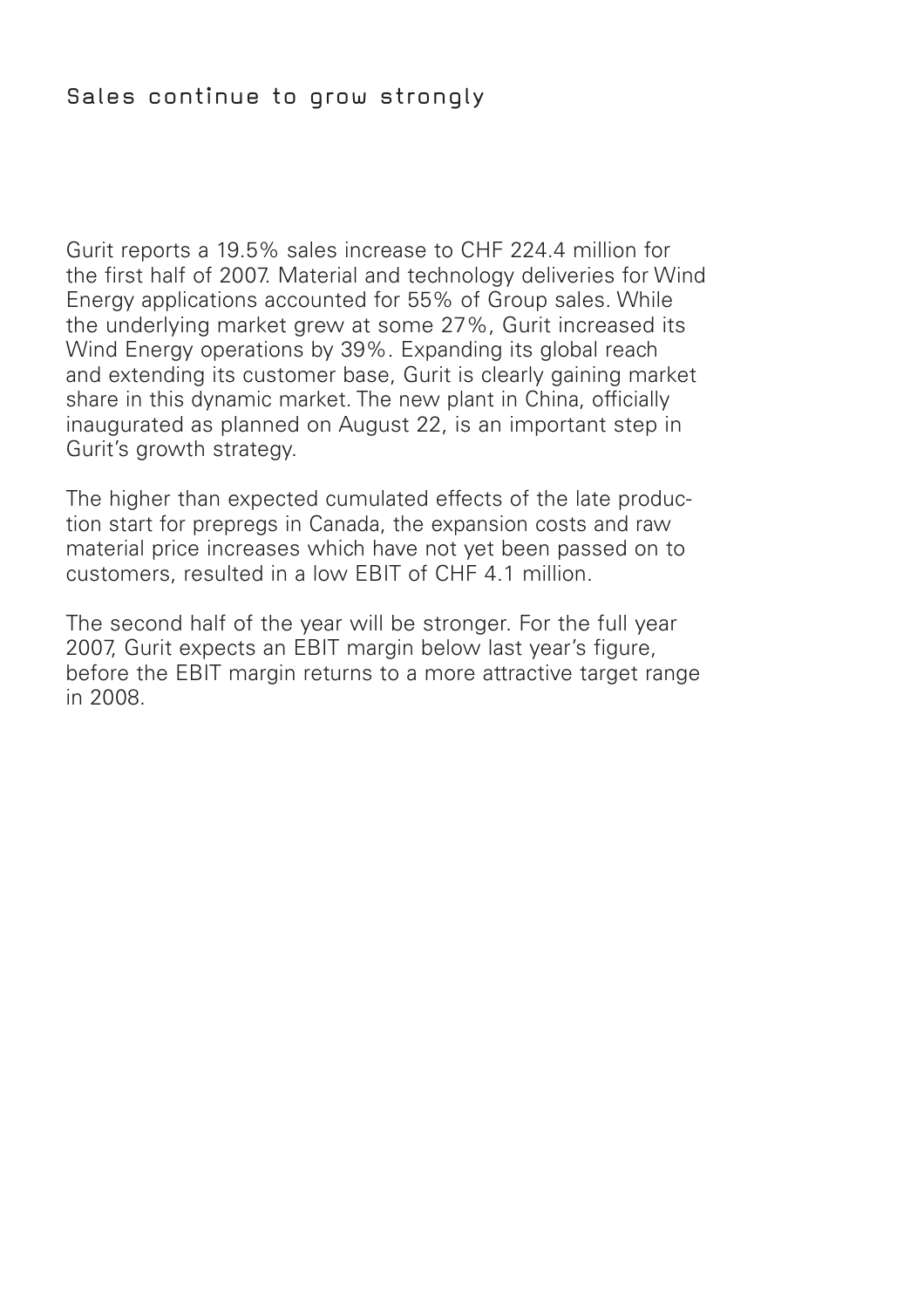Mastering and accomodating growth proved to be the main topic for Gurit in the first half of 2007. Compared with the same period of last year, consolidated sales increased by 19.5% to CHF 224.4 million. Material and technology shipments for the global Wind Energy market increased even by 39% and largely exceeded the 27% growth rate of the underlying market. Gurit is clearly gaining market share in this important application area which currently accounts for some 55% of Group sales.

#### **Chinese factory opened on schedule**

To master this kind of rapid expansion, Gurit had launched various projects to prepare the Group for the future: The purpose-built production facility in China was largely finished during the first six months of the year and officially inaugurated as planned on August 22. Today, Gurit is producing fibre-reinforced composites (prepregs) as well as tailoring and kitting structural foam materials locally in China.

#### **Late prepreg production start in Canada**

Relocating existing equipment from Europe to Canada and dedicating it to the manufacture of a different material range turned out to be a far more complex undertaking than anticipated. Instead of initiating commercial production early in the year as originally planned, the manufacture of prepregs in North America only started after various rounds of rather intricate modifications, fine-tuned in close cooperation with customers. This production line is now also up and running.

#### **Growth related costs and higher raw material prices put pressure on EBIT**

The Group's operating profit was negatively impacted by this delay: Direct costs consisted of various refitting efforts including custom-made changes to the equipment, longer-than-expected machine and product trials as well as qualification runs. The incurred production delays also led to indirect costs, such as necessary alterations in the production planning at other Gurit production units during the second quarter as well as ultimately higher shipping costs to fulfil supply agreements in North America. Also the expansion projects which ran fully on track led to not capitalized expansion costs during the first half of this year. These costs, together with the effect of the delay in Canada, led in almost equal parts to one-off costs of CHF 9 million.

In addition, raw material and energy costs have increased by up to 20%. These price increases could not yet be fully passed on to customers. What is more, the first half of 2007 saw a change to a less favourable production mix. All these factors together brought the Group EBIT down to CHF 4.1 million, from CHF 14.5 million in the same period the year before.

#### **Strong growth in Wind Energy**

Gurit achieved the strongest growth with material supplies and technology solutions for the Wind Energy market. While the underlying market grew at some 27% world-wide, Gurit increased sales in this area from CHF 88.2 million in the first half of 2006 by 39% to CHF 122.6 million in the first six months of this year. Adding new important wind blade and wind turbine manufacturers to its customer list and extending its global reach, Gurit is rapidly gaining market share in this dynamic growth market.

The Wind Energy market has become a global and much more consolidated business during the course of the last few years. Especially the big international wind turbine manufacturers rely on globally present sourcing partners. Having major production resources in Europe, North America and Asia, Gurit is now able to supply all its major international wind energy customers from regional production sites. Therefore, Gurit expects to continue to grow faster than the underlying market and to further strengthen its world-wide market position.

#### **Broader customer base in Transportation**

The slight 2.2% sales decrease in Transportation mostly reflects the delays in Airbus' A380 program. Building up a specialized automotive parts business, Gurit will extend the customer base in the Transportation market which today accounts with CHF 31.0 million for 14% of Group sales: Having proven last year to be able to produce so called Class-A car body parts made of carbon prepregs at attractive prices, Gurit has been successful in attracting the attention of various car producers for this new capa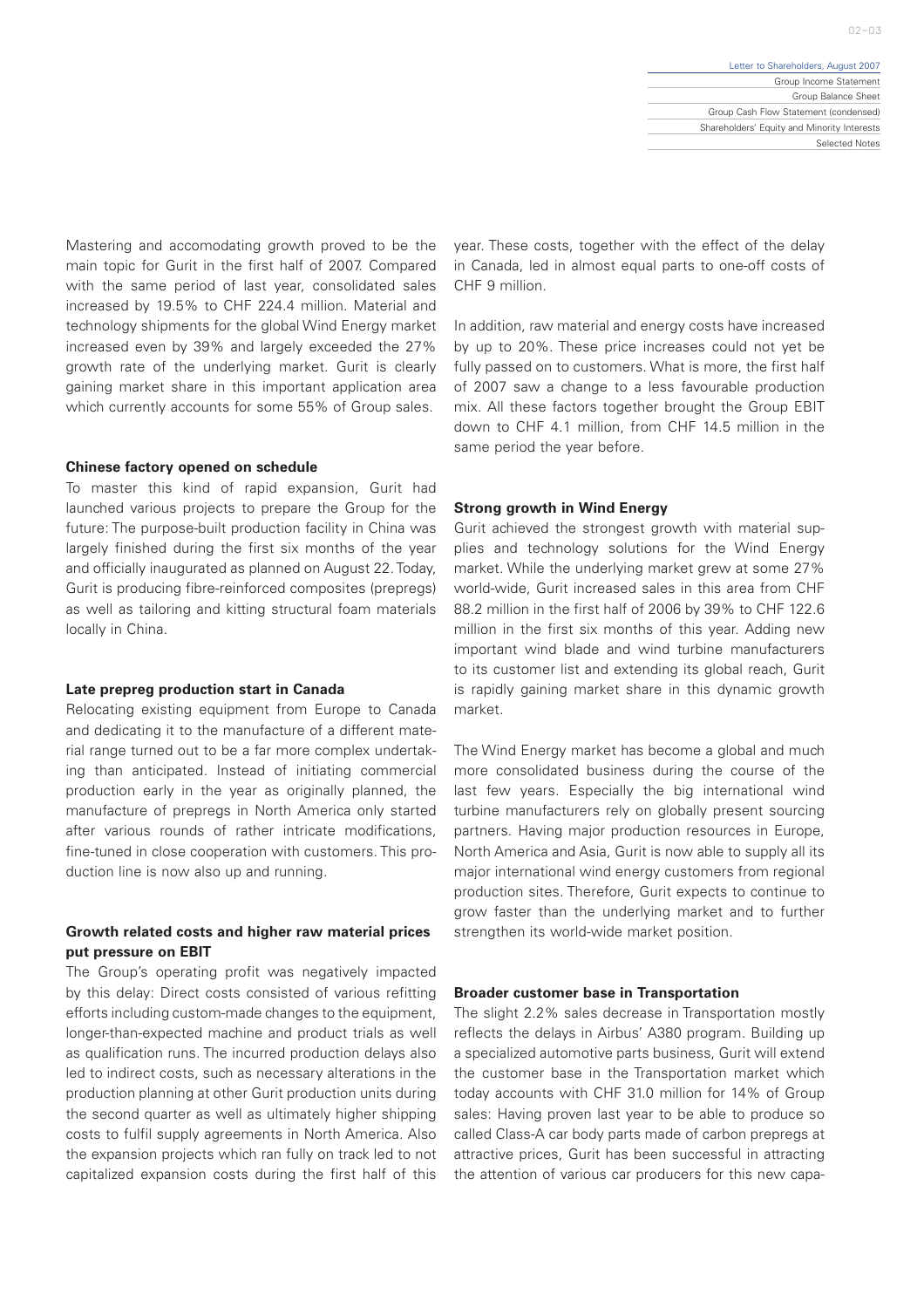bility. Class-A carbon car body parts can be painted just like any traditional metal or aluminium car body panels. For smaller series or limited editions of cars, shifting from metal to composites is technologically very attractive and economically a truly cost-efficient production method.

The manufacture of fenders, hoods and trunk lids for a European super-luxury car is scheduled to commence in the last quarter of 2007. To enter this market, Gurit has built a new automotive industry supply centre on the Isle of Wight. This business, however, will not strengthen the EBIT during the start-up phase.

#### **Building on expertise in Marine, Sport & Civil Engineering**

Providing materials and engineering services for eight out of twelve America's Cup teams, Gurit again proved to be at the forefront of technological developments in the marine business. This high-end expertise is increasingly leveraged successfully into the rapidly growing top range of the production boat business.

The mild winter in Europe once again put pressure on the winter sports industry; the volumes Gurit shipped for winter sports applications were smaller than in previous years.

Growing demand was seen from civil engineering and architectural markets and Gurit is currently adding additional capacity for these applications.

Overall, materials and technology supplies to the Marine, Sport and Civil Engineering market accounted for CHF 61,7 million which is 3.3% below the same figure last year. This market makes up 27% of Group sales.

#### **Half-year results**

For the first half-year of 2007, Gurit reports an EBIT of CHF 4.1 million after CHF 14.5 million in the same period last year. The net financial result amounts to CHF 0.8 million after CHF 0.4 million and tax payments also totalled CHF 0.8 million after CHF 3.9 million last year. This translates into a net income figure for the first half of 2007 of CHF 2.5 million. This result is not directly comparable with the result of the same period last year (CHF 20.3 million) which still included a sizable earnings contribution of the now independent Medisize Group.

Current assets show a strong increase in inventories. The bigger portion of this surge is linked to the growth of the business volume and the expansion of production sites. Another reason are raw material inventories which were increased to enhance the ongoing security of supplies.

The rise in fixed assets reflects the current investment program.

Shareholders' capital stood at CHF 327.0 million. The increase is mainly attributable to the sale of treasury stock; respective profits were directly recognized in equity and not shown in the profit and loss statement. Showing an equity ratio of 64%, Gurit continues to be very solidly financed.

Funds paid for operating activities and investment activities amounted in total to CHF 27.6 million (before dividend payments). With CHF 25.2 million, investments into property, plant and equipment made up the largest part by far. The necessary means were provided by bank loans, through the sale of treasury stock and a reduction of liquid assets.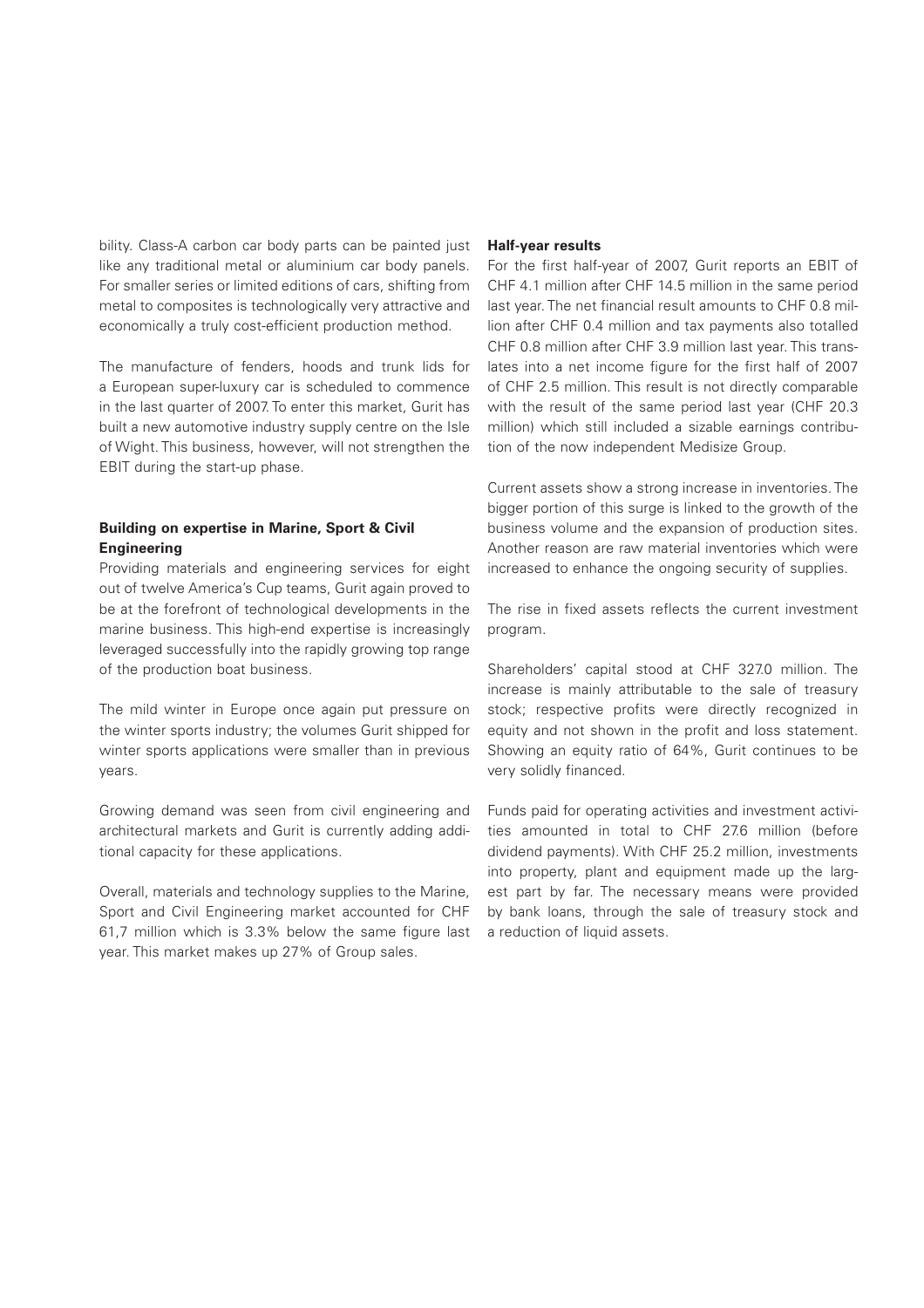$04 - 05$ 

#### Letter to Shareholders, August 2007

Group Income Statement Group Balance Sheet Group Cash Flow Statement (condensed) Shareholders' Equity and Minority Interests Selected Notes

### **Necessary price increases and lower expansion costs in the second half of 2007**

After the massive raw material price increases, Gurit has to adapt its sales prices to the new cost levels of the world market. Maintaining and extending its global market position will imply further expansion projects in the foreseeable future. At the Group's current growth rate, annual capital expenditures will continue to be considerable, exceeding the level of normal depreciation.

The expansion projects currently under way may lead to additional growth-related costs until their completion – yet to a lesser extent than in the first half of 2007. Growing sales as dynamically as before, Gurit expects a stronger second semester, yet a lower EBIT margin for the full fiscal year compared with last year. From 2008 onwards, Gurit's EBIT margin should find its way back into a more attractive target range.

Yours sincerely Gurit Holding AG

Jag

Dr. Paul Hälg, Chairman of the Board of Directors

Z: ff –

Jouni Heinonen, Chief Executive Officer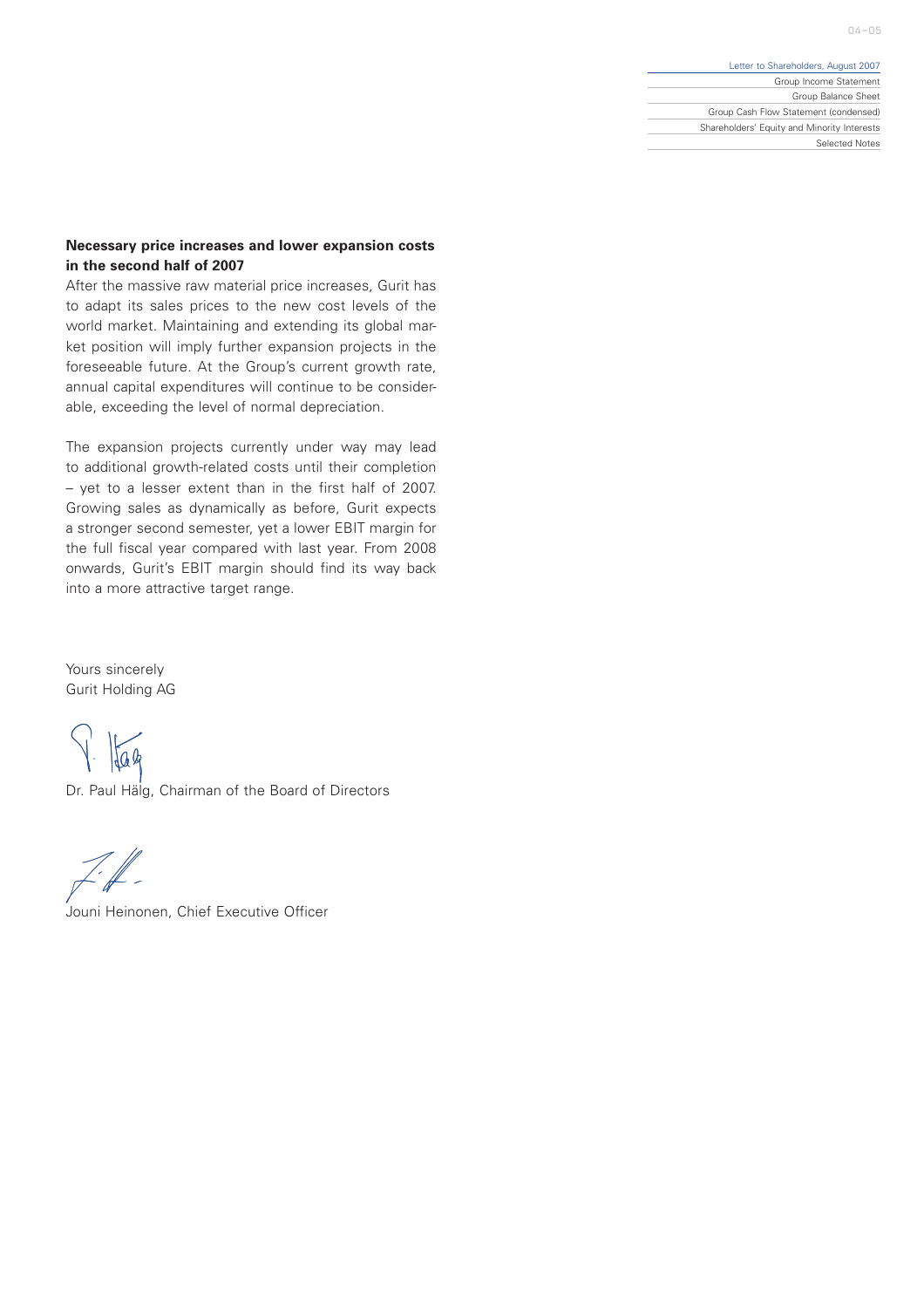# Group Income Statement

IN CHF 1000

|                                                             | 1 HY 2007       | 1 HY 2006   |
|-------------------------------------------------------------|-----------------|-------------|
| Income statement                                            |                 |             |
| Net sales                                                   | 224 391         | 188 000     |
| Cost of goods sold                                          | $-139002$       | $-102600$   |
| Personnel expenses                                          | $-44711$        | $-41000$    |
| Other operating expenses                                    | $-16084$        | $-11500$    |
| Marketing and administrative expense                        | $-12490$        | $-11,200$   |
| Sundry operating result                                     | $-833$          | 200         |
| Depreciation and amortization                               | $-7197$         | $-7400$     |
| Operating profit                                            | 4 0 7 4         | 14 500      |
| Financial expenses                                          | $-2380$         | $-2000$     |
| Financial income                                            | 1 5 6 7         | 1 600       |
| Profit before tax                                           | 3 2 6 1         | 14 100      |
| Tax expenses                                                | $-783$          | $-3900$     |
| Result from discontinuing operations (Health Care Division) | $\Omega$        | 10 144      |
| Profit after tax                                            | 2 4 7 8         | 20 344      |
| Minority interest                                           | 0               | $\mathbf 0$ |
| <b>Group profit</b>                                         | 2 4 7 8         | 20 344      |
| Half-year earnings per bearer share                         | CHF 5.40        | CHF 44.21   |
| Diluted half-year earnings per bearer share                 | CHF 5.40        | CHF 44.11   |
| Half-year earnings per registered share                     | <b>CHF 1.08</b> | CHF 8.84    |
| Diluted half-year earnings per registered share             | <b>CHF 1.08</b> | CHF 8.82    |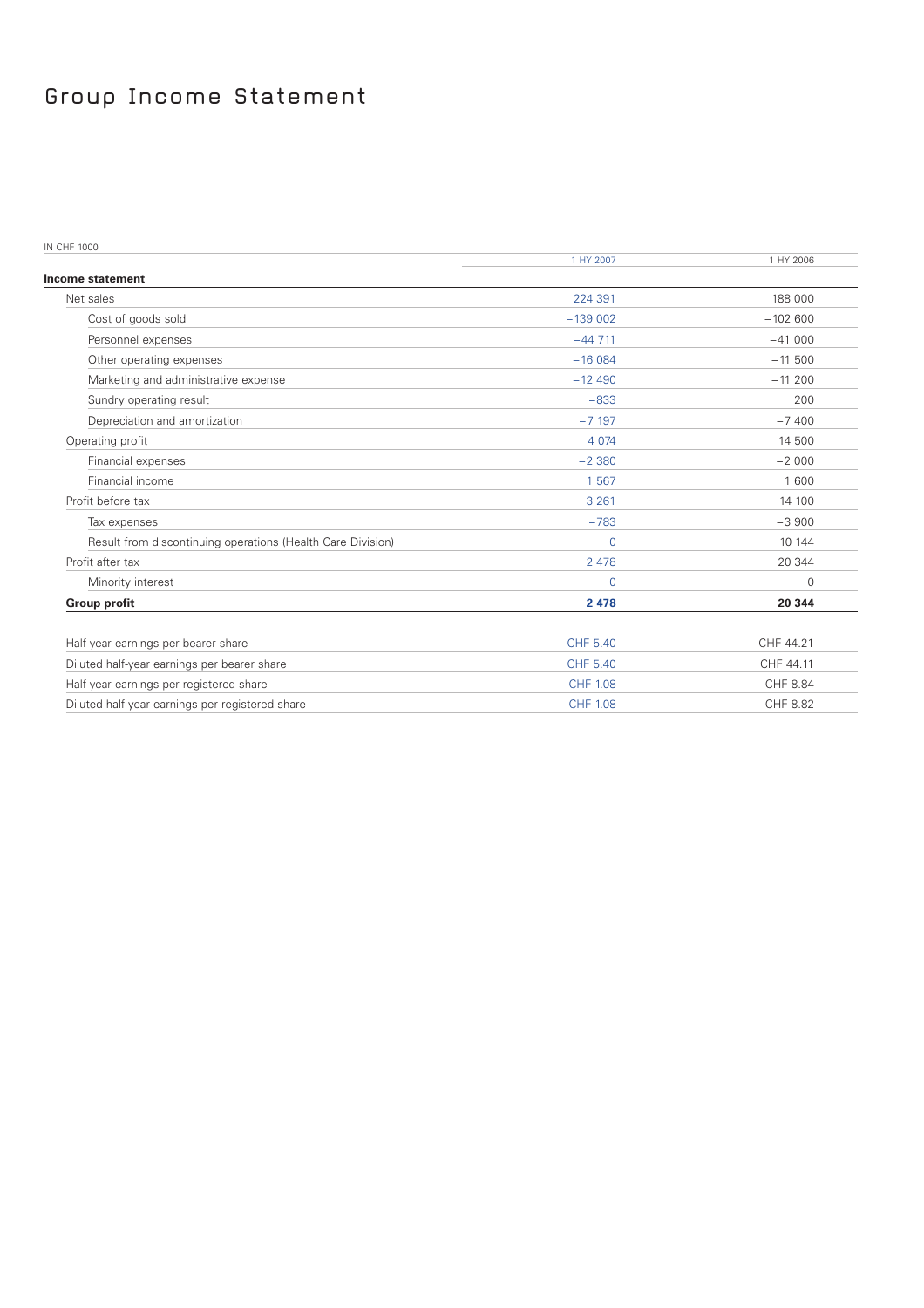# Group Balance Sheet

| Letter to Shareholders, August 2007         |
|---------------------------------------------|
| Group Income Statement                      |
| Group Balance Sheet                         |
| Group Cash Flow Statement (condensed)       |
| Shareholders' Equity and Minority Interests |
| Selected Notes                              |

| <b>IN CHF 1000</b>                            |                |              |             |
|-----------------------------------------------|----------------|--------------|-------------|
| Assets                                        | 30.06.2007     | 31.12.2006   | 30.06.2006  |
| Cash and cash equivalents                     | 32 366         | 35 580       | 31 068      |
| Securities through profit&loss                | 184            | 8 4 8 4      | $\mathbf 0$ |
| Accounts receivable from deliveries and sales | 76 393         | 80 80 6      | 66 757      |
| Tax assets                                    | 1 6 2 6        | 218          | 119         |
| Other receivables and accruals                | 14 9 52        | 10 524       | 9 7 5 9     |
| Inventories                                   | 63 105         | 45 474       | 42 200      |
| Current assets                                | 188 626        | 181 086      | 149 903     |
| Property, plant and equipment                 | 139 541        | 115 160      | 107 357     |
| Financial assets                              | 3 4 7 9        | 3 3 0 0      | 41 813      |
| Intangible assets                             | 175 303        | 171 830      | 163 784     |
| Deferred tax assets                           | 2 7 7 2        | 1 3 9 4      | 2 2 3 6     |
| Non-current assets                            | 321 095        | 291 684      | 315 190     |
|                                               |                |              |             |
| <b>Total assets</b>                           | 509 721        | 472 770      | 465 093     |
| <b>Equity and liabilities</b>                 |                |              |             |
| Bank loans                                    | 39 839         | 36 506       | 57 984      |
| Accounts payable to suppliers                 | 51 355         | 47 907       | 32 600      |
| Other accounts payable and accruals           | 15 271         | 22 380       | 22 108      |
| Tax liabilities                               | 4 2 9 1        | 1 947        | 3 4 4 3     |
| Short-term provisions                         | 9678           | 8 9 6 3      | 17 942      |
| Current liabilities                           | 120 434        | 117 703      | 134 077     |
| Mortgage and loans                            | 42 517         | 23 563       | 18 033      |
| Other long-term liabilities                   | $\overline{0}$ | $\mathbf{0}$ | 571         |
| Deferred taxes                                | 16825          | 16 794       | 15 511      |
| Long-term provisions                          | 2 9 5 2        | 2 9 3 7      | 3 9 1 2     |
| Non-current liabilities                       | 62 294         | 43 294       | 38 027      |
| <b>Total liabilities</b>                      | 182 728        | 160 997      | 172 104     |
|                                               |                |              |             |
| Share capital                                 | 23 300         | 22 861       | 22 974      |
| Additional paid-in capital                    | 28 642         | 28 642       | 28 642      |
| Currency translation adjustments              | 21 217         | 14 592       | 3 9 5 9     |
| retained earnings                             | 253 834        | 245 678      | 237 414     |
| Total equity (excl. minority interests)       | 326 993        | 311 773      | 292 989     |
| Total equity                                  | 326 993        | 311 773      | 292 989     |
| <b>Total equity and liabilities</b>           | 509 721        | 472 770      | 465 093     |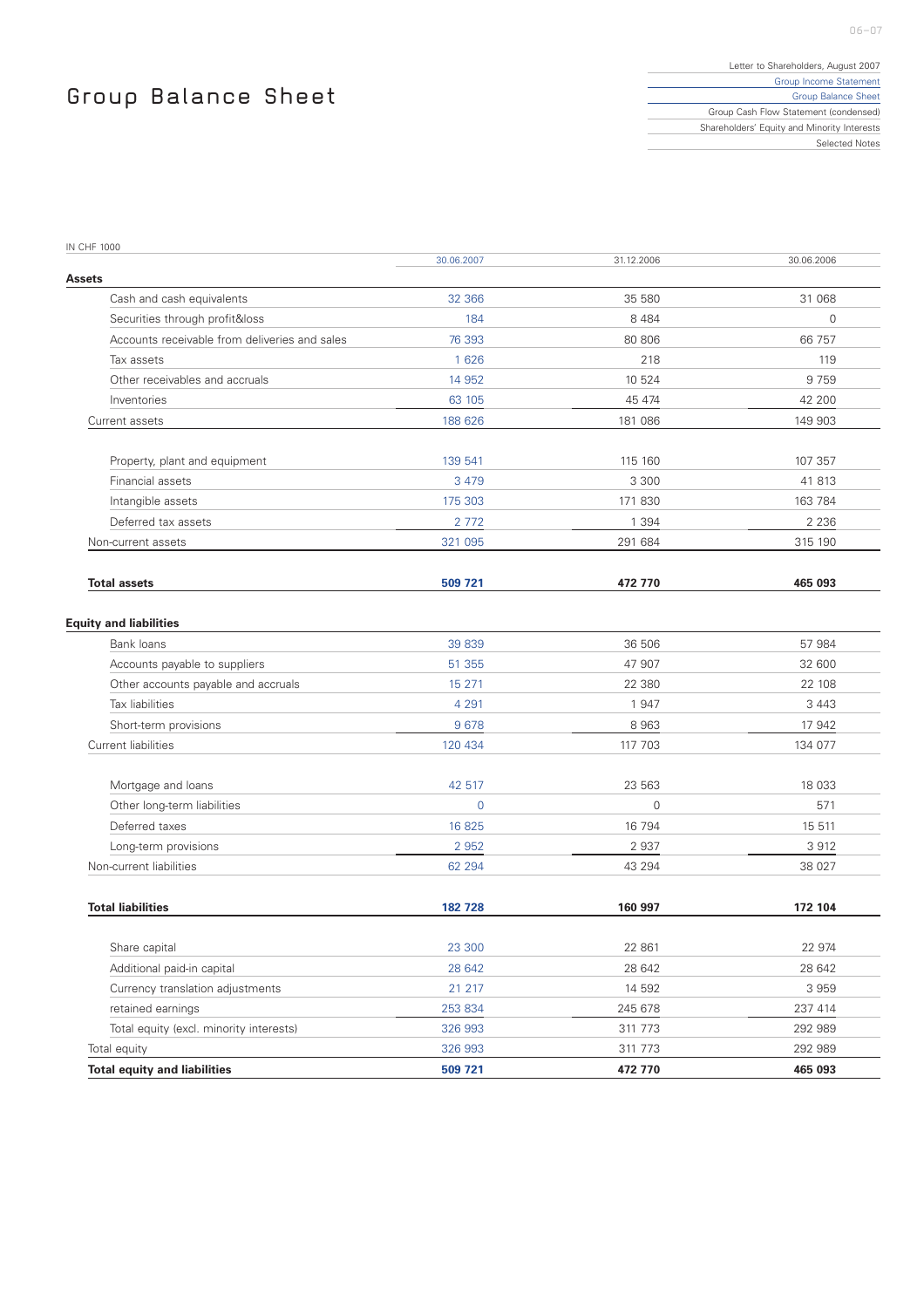## Group Cash Flow Statement (condensed)

| <b>IN CHF 1000</b>                                 |                |             |
|----------------------------------------------------|----------------|-------------|
|                                                    | 1 HY 2007      | 1 HY 2006   |
| Cash flow from operating activities                | $-2381$        | 18 945      |
| Investments in fixed assets (net)                  | $-25185$       | $-5522$     |
| Investments in financial assets (net)              | 90             | $-155$      |
| Investments in intangible assets (net)             | $-116$         | $-47$       |
| Cash flow from investment activities Health Care   | $\overline{0}$ | $-2596$     |
| <b>Cash flow from investment activities</b>        | $-25211$       | $-8320$     |
| Change in current bank loans and other loans (net) | 18 038         | 3 4 5 8     |
| Other financing activities                         | $\mathbf 0$    | $-723$      |
| Sale of treasury stock                             | 12 060         | 1 548       |
| Lease payments                                     | $-183$         | $\mathbf 0$ |
| Dividend distribution                              | $-5943$        | $-11034$    |
| Cash flow from financing activities Health Care    | $\mathbf 0$    | $-2492$     |
| <b>Cash flow from financing activities</b>         | 23 972         | $-9243$     |
|                                                    |                |             |
| Exchange rate differences                          | 406            | 411         |
|                                                    |                |             |
| <b>Total cash flow</b>                             | $-3214$        | 1793        |
|                                                    |                |             |
| Separation Health Care Division                    | $\mathbf{0}$   | $-27137$    |
|                                                    |                |             |
| Change in cash and cash equivalents                | $-3214$        | $-25344$    |
|                                                    |                |             |
| Cash and cash equivalents at beginning of the year | 35 580         | 56 412      |
| Cash and cash equivalents at end of half year      | 32 366         | 31 068      |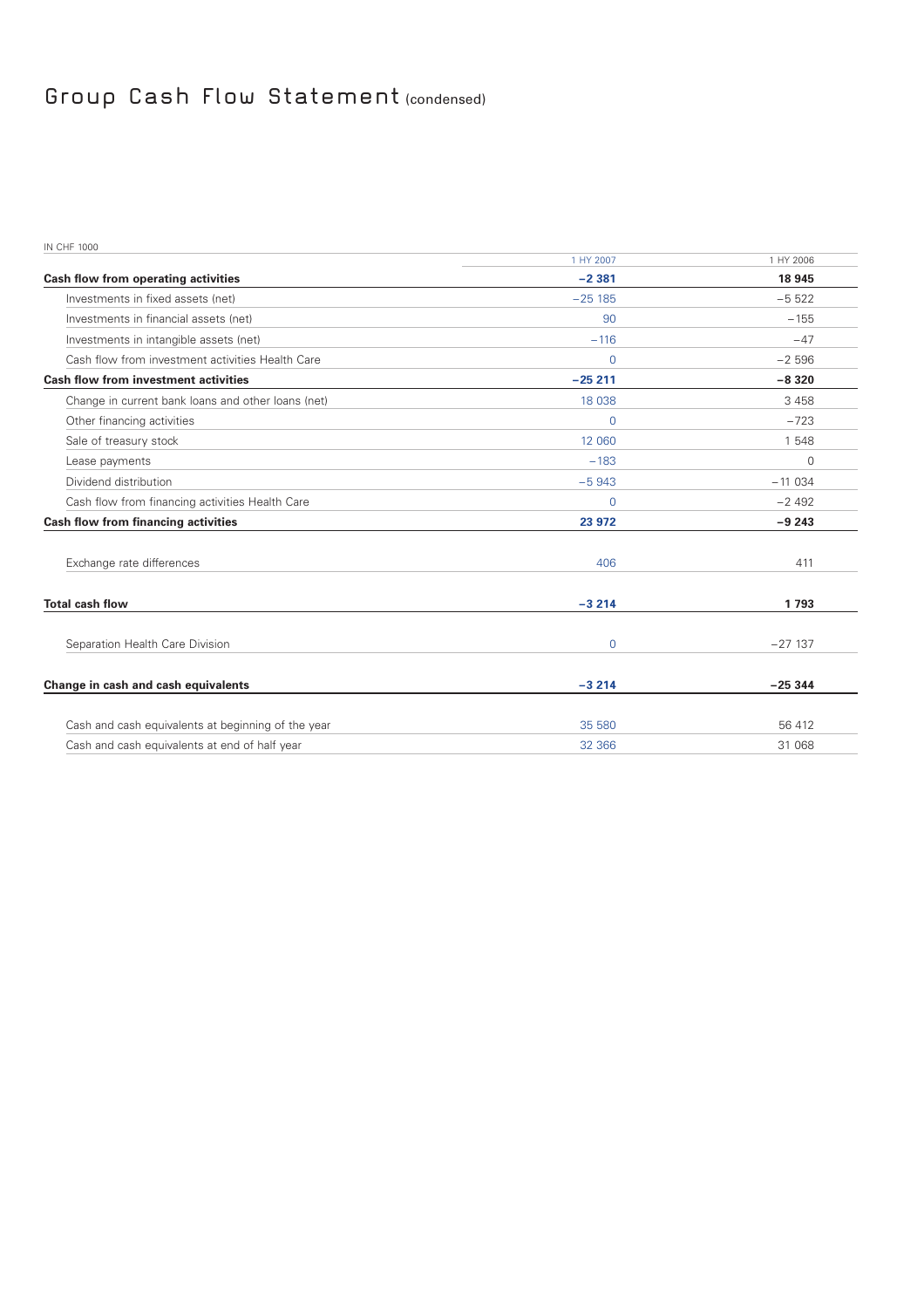08–09

# Shareholders' Equity and Minority Interests  $\overline{\phantom{a}}$

| Letter to Shareholders, August 2007         |
|---------------------------------------------|
| Group Income Statement                      |
| Group Balance Sheet                         |
| Group Cash Flow Statement (condensed)       |
| Shareholders' Equity and Minority Interests |
| Selected Notes                              |

IN CHF 1000

|                                     | Equity<br>Share | Additional      | Cur. transl. | Retained  | Gurit<br>shareholders' | Minority    | Total     |  |
|-------------------------------------|-----------------|-----------------|--------------|-----------|------------------------|-------------|-----------|--|
|                                     | capital         | paid-in capital | adjustments  | earnings  | equity                 | interests   | Equity    |  |
| 31.12.2005                          | 46 035          | 28 642          | $-850$       | 349 986   | 423 813                | $\Omega$    | 423 813   |  |
| Half-year group profit              |                 |                 |              | 20 344    | 20 344                 |             | 20 344    |  |
| Currency effects                    |                 |                 | $-3570$      |           | $-3570$                |             | $-3570$   |  |
| Total of all profit and losses      | 0               | $\Omega$        | $-3570$      | 20 344    | 16 774                 | 0           | 16 774    |  |
| Dividend distribution               |                 |                 |              | $-11036$  | $-11036$               |             | $-11036$  |  |
| Split-off Health Care division      | $-23400$        |                 | 8 3 7 9      | $-122537$ | $-137558$              |             | $-137558$ |  |
| Change in treasury stock            | 339             |                 |              | 657       | 996                    |             | 996       |  |
| Total transaction with shareholders | $-23061$        | 0               | 8379         | $-132916$ | $-147598$              | 0           | $-147598$ |  |
| 30.06.2006                          | 22 974          | 28 642          | 3 9 5 9      | 237 414   | 292 989                | $\Omega$    | 292 989   |  |
| Half-year group profit              |                 |                 |              | 8 4 0 2   | 8 4 0 2                |             | 8 4 0 2   |  |
| Currency effects                    |                 |                 | 10 633       |           | 10 633                 |             | 10 633    |  |
| Total of all profit and losses      | 0               | 0               | 10 633       | 8 4 0 2   | 19 035                 | 0           | 19 035    |  |
| Change in treasury stock            | $-113$          |                 |              | $-138$    | $-251$                 |             | $-251$    |  |
| Total transaction with shareholders | $-113$          | 0               | 0            | $-138$    | $-251$                 | 0           | $-251$    |  |
| 31.12.2006                          | 22 861          | 28 642          | 14 592       | 245 678   | 311 773                | $\mathbf 0$ | 311 773   |  |
| Half-year group profit              |                 |                 |              | 2 4 7 8   | 2 4 7 8                |             | 2 4 7 8   |  |
| Currency effects                    |                 |                 | 6 6 2 5      |           | 6 6 2 5                |             | 6 6 2 5   |  |
| Total of all profit and losses      | $\Omega$        | 0               | 6625         | 2478      | 9 103                  | $\Omega$    | 9 103     |  |
| Dividend distribution               |                 |                 |              | $-5943$   | $-5943$                |             | $-5943$   |  |
| Change in treasury stock            | 439             |                 |              | 11 621    | 12 060                 |             | 12 060    |  |
| Total transaction with shareholders | 439             | 0               | 0            | 5678      | 6 117                  | 0           | 6 117     |  |
| 30.06.2007                          | 23 300          | 28 642          | 21 217       | 253 834   | 326 993                | $\bf{0}$    | 326 993   |  |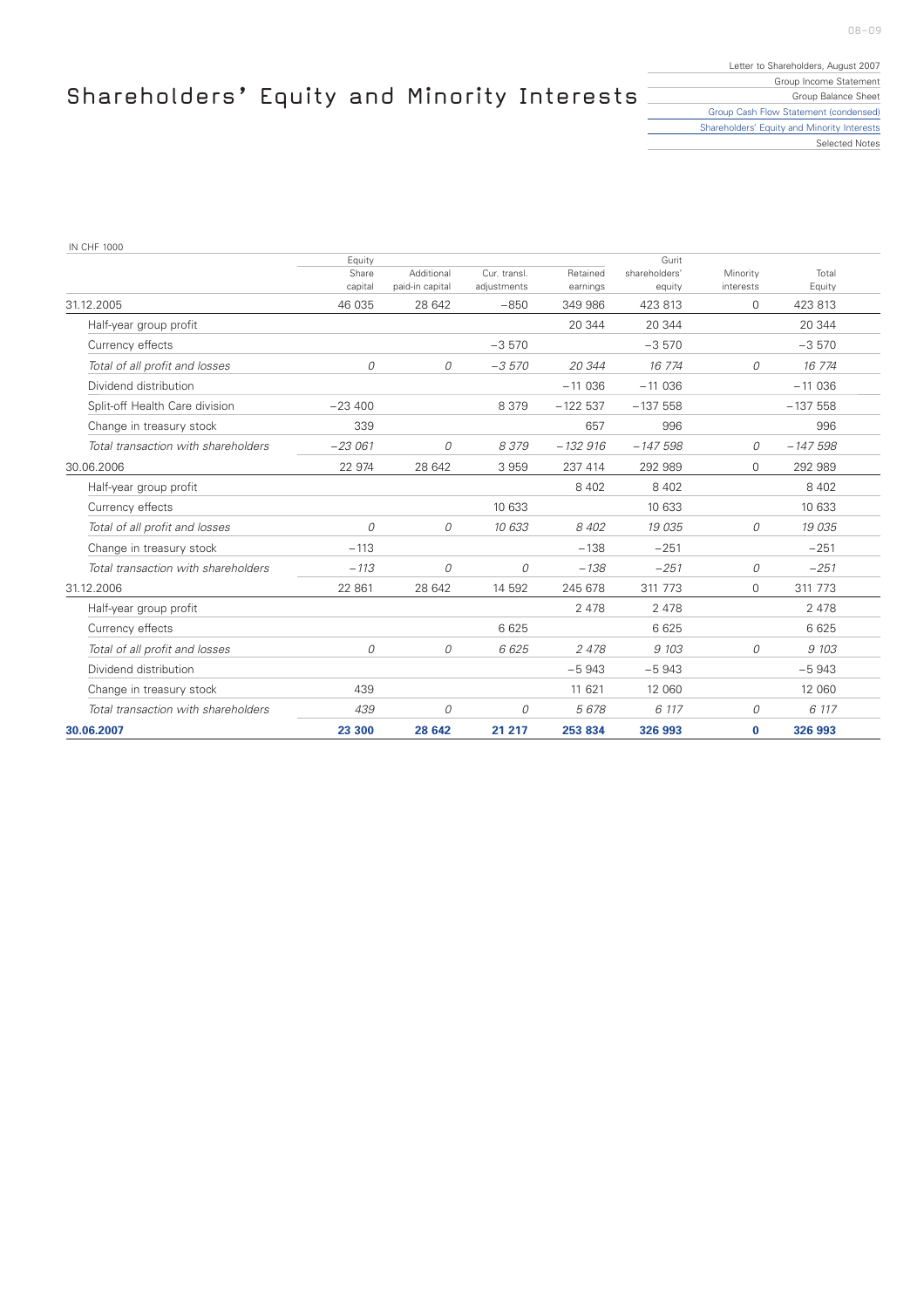### Selected Notes

This unaudited consolidated half-year report was prepared **2) Exchange rates in CHF** in accordance with IAS 34, using the same principles of consolidation and accounting policies as in the yearend report 2006. The new standards and the amended standards, all effective as of January 1, 2007, lead to no changes in this half-year report.

In the previous year's figures, the Health Care division, which was separated as of June 23, 2006, under the name Medisize Holding AG is shown as "discontinued operations" and the corresponding result is shown separately in the income statement.

#### **1) Material changes**

Securities through profit&loss

The result of the sale of securities was used to finance the growth of the business volume.

#### Stock

The inventories increased because of the growth of the business volume and the expansion of the production sites by 38.8%.

#### Property, plant and equipment

The current investment program reflects the increase in property, plant and equipment.

#### Equity

The increase of equity is mainly attributable to the gain in the sale of treasury stock which was recognized directly under equity.

|            |            | Ø      |            | Ø         |
|------------|------------|--------|------------|-----------|
|            |            | 1. HY  |            | 1. HY     |
| 31.12.2006 | 30.06.2007 | 2007   | 30.06.2006 | 2006      |
| 1.225      | 1.2292     | 12271  | 1.2493     | 1.2697    |
| 1.608      | 1.6511     | 1.6314 | 1.5655     | 1.5609    |
| 2.397      | 2.4542     | 24191  | 2.2619     | 2 2 7 2 5 |
|            |            |        |            |           |

#### **3) Dividend**

According to the general meeting from April 17, 2007 a dividend of 26% (CHF 13.– per registred share, CHF 2.60 per bearer share) was paid to the shareholders on April 20, 2007.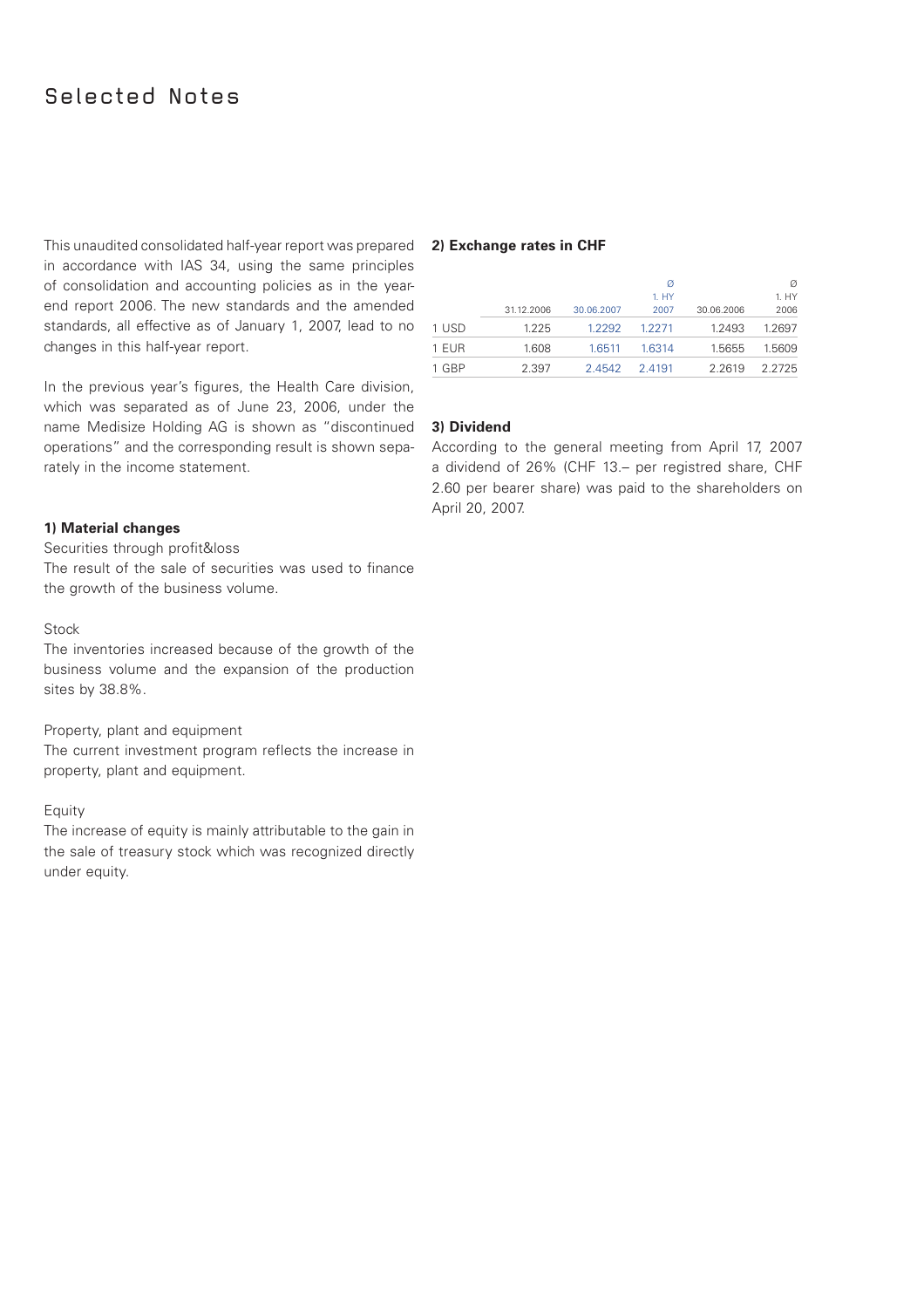#### **4) Segment information**

| IN CHF MIO.                                          |        |           |        |           |
|------------------------------------------------------|--------|-----------|--------|-----------|
|                                                      |        | 1 HY 2007 |        | 1 HY 2006 |
| <b>Net sales</b>                                     |        |           |        |           |
| Composite                                            | 222.4  | 99.1%     | 185.3  | 98.6%     |
| Other/Consolidation                                  | 2.0    | 0.9%      | 2.7    | 1.4%      |
| <b>Total net sales</b>                               | 224.4  | 100.0%    | 188.0  | 100.0%    |
| <b>EBITDA</b> (operating profit before depreciation) |        |           |        |           |
| Composite                                            | 11.8   | 5.3%      | 22.2   | 11.8%     |
| Other/Consolidation                                  | $-0.5$ | $-0.2%$   | $-0.3$ | $-0.2%$   |
| <b>Total EBITDA</b>                                  | 11.3   | 5.0%      | 21.9   | 11.6%     |
| <b>EBIT</b> (operating profit)                       |        |           |        |           |
| Composite                                            | 5.0    | 2.2%      | 15.3   | 8.1%      |
| Other/Consolidation                                  | $-0.9$ | $-0.4%$   | $-0.8$ | $-0.4%$   |
| <b>Total EBIT</b>                                    | 4.1    | 1.8%      | 14.5   | 7.7%      |
| EBIT in % of net sales                               |        |           |        |           |
| Composite                                            | 2.2%   |           | 8.3%   |           |
| Total EBIT in %                                      | 1.8%   |           | 7.7%   |           |

### **5) Subsequent events**

When the financial statements were signed off on August 29, 2007 the Board of Directors and the Group Management were not informed of any important events subsequent to the closing of the books.